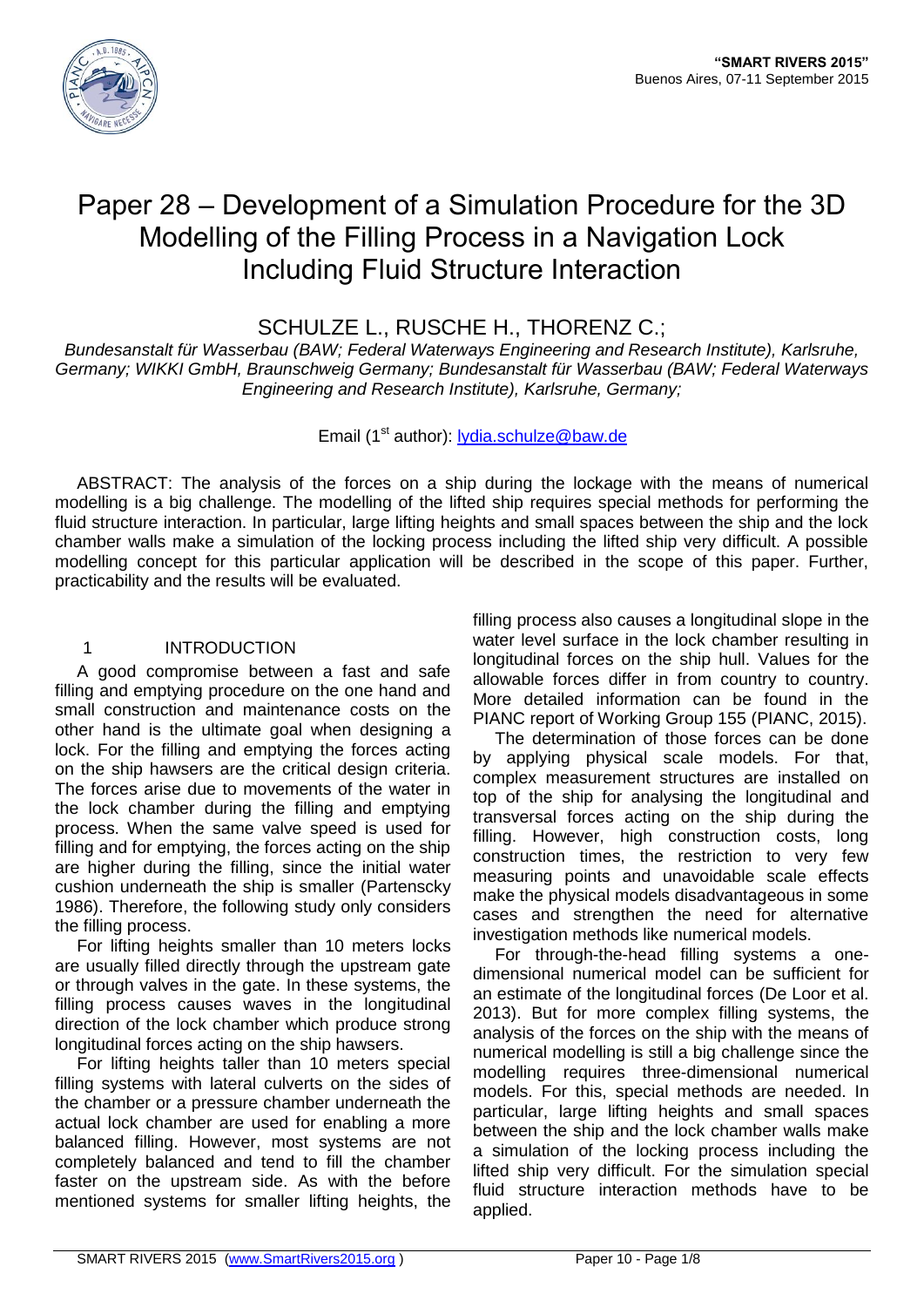

In the scope of this paper, a possible modelling concept for this particular application is described. Further, practicability of the used method chain and the results will be evaluated.

# 2 FLUİD STRUCTURE INTERACTİON

With the methods of fluid structure interaction (FSI) the motion of solid bodies due to internal or surrounding fluid flow can be modelled. For that certain data has to be transferred between the fluid flow and the structural field. Therefore the fluid flow equations and structural equations are solved either in an iterative system or with a fully coupled system (Sieber 2002).

The iterative system starts with solving the fluid equations and passes the resulting pressure and shear forces to the structural motion solver. The forces are subsequently used to calculate the resulting motion of the movable rigid bodies. Next, the grid of the fluid domain is adapted and the old results are mapped to the new mesh. Then, the fluid flow equations can be calculated again based on the new mesh. The steps can be repeated once or several times until the next time-step is started. For fully coupled systems both equation systems are solved simultaneously in one combined system of equations using a monolithic scheme.

The iterative system for FSI has the advantage that specialized methods for both solvers can be used. A fully coupled system requires special software that solves both fluid flow and body motion in one large linear equation system. A drawback of the iterative method is the weak coupling between the fluid and the structure solution, which results in the need for relatively small time-steps. Otherwise, the explicit coupling might result in convergence problems. However, the possibility to use existent, validated and specially adapted solution methods for each solver and thereby achieving high efficiency and accuracy is the main advantage of iterative fluid structure methods.

In this study an iterative coupling method was used, which uses an adapted version of the fluid flow solver interFoam in combination with a motion solver both included in the Open Source package OpenFOAM. The numerical solution procedure of the solver used is explained below.

The simulation of a movable ship hull floating on a free water surface is one of the classical application examples in the field of fluid structure interaction. In most cases the ship is floating in open water and the motion resulting from waves or the ship movement is investigated. In the scope of this study, the filling process of a lock with a lifting ship in the chamber is investigated. This case is especially challenging, since the ship performs a

large vertical movement within the narrow lock chamber.

### 3 DYNAMİC MESH SİMULATİONS WİTH OPENFOAM

With the Open Source C++ library OpenFOAM, two general forms of dynamic mesh simulations can be created: Simulations with prescribed motion or simulation with solution-dependent motion of the boundary. The first form is used when the motion of a boundary is known and can be described with parameters. Widely known applications where prescribed motion is used are the simulation of rotating turbines or the opening of valves.

When the motion is not known beforehand but is caused by fluid flow, the solution dependent motion is assigned to certain boundaries. This can for example be used to simulate floating objects or wind-induced deformation of structures. To enable dynamic mesh simulations the following three methods are commonly used in OpenFOAM (Jasak, Tukovic 2010):

- Automatic Mesh Motion (mesh deformation)
- Layer Addition and/or Removal (topology change)
- Sliding Interface (interpolation between nonconform cell faces).

Automatic mesh motion implies that the vertices of the mesh are displaced during the simulation. The displacement is based on the motion of the boundaries of the movable objects. Mesh topology is preserved, only the coordinates of the vertices are changed. Through the point shifting the mesh is deformed. This method is suitable for small, smooth movements.

Rapid large movements result in a distorted mesh and unsatisfying mesh quality. For that, the layer addition and removal method can be additionally applied. Based on maximum and minimum layer thickness, cell layers can be created or removed in a predefined region. By this, the mesh topology is changed and results have to be mapped from the old to the new mesh.

When a complete mesh region has to be moved along an interface, a sliding interface can be created. The sliding interface enables the movement of the cell zones along the interface; fluxes between the non-conform cell faces are interpolated. The mesh topology in the cell regions is conserved.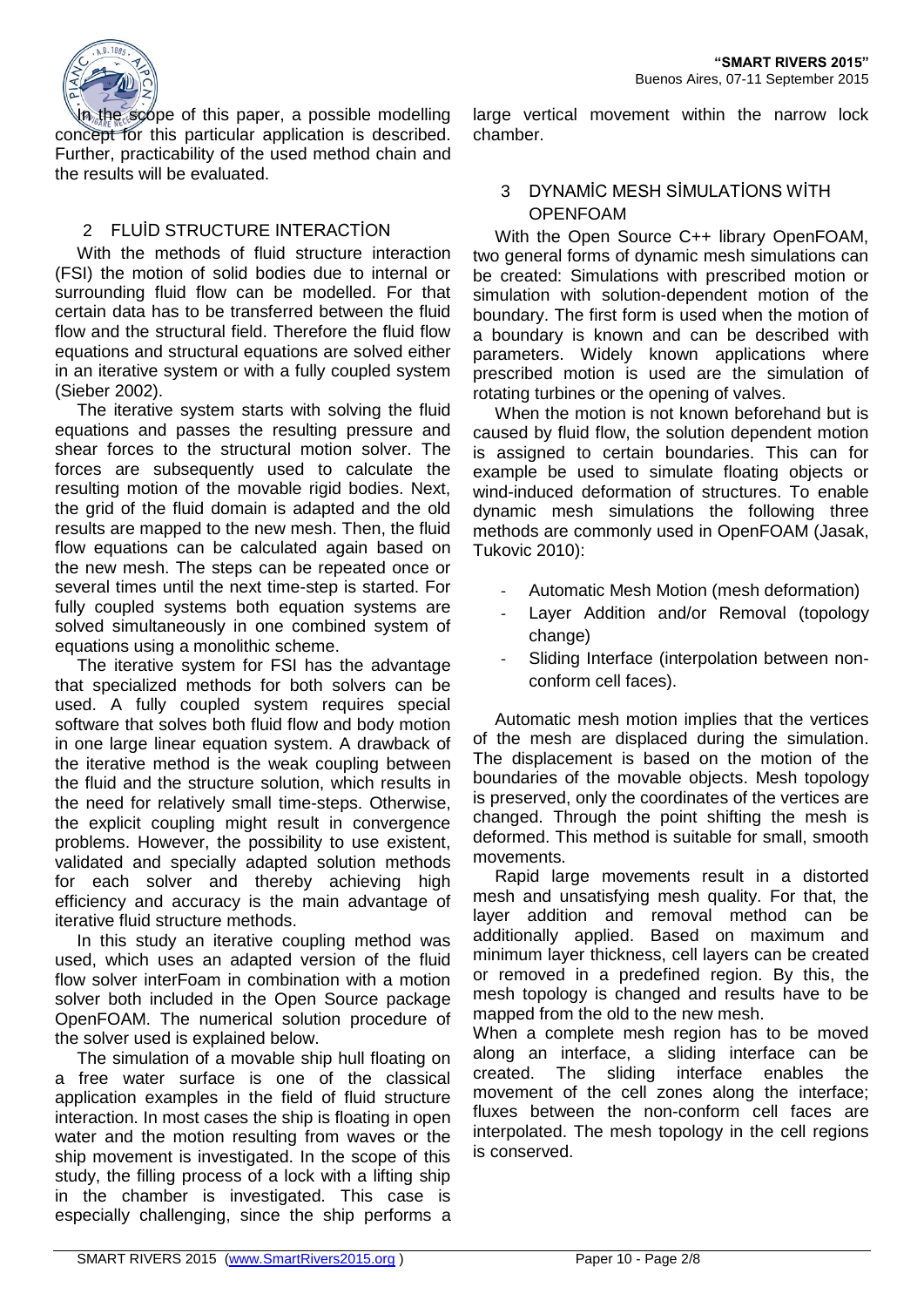# 4 CONCEPTİON FOR MODELLİNG A LOCK FİLLİNG PROCESS WİTH MOVABLE SHİP HULL

For the modelling of the filling process of the lock the Open Source CFD-toolbox OpenFOAM-extend was used. This toolbox is a C++ library designed for

(*castellatedMesh, snap*) the cells of the blockMesh are refined, deleted where external geometry is intersecting, and adapted to the geometry.

In a next step the mesh had to be prepared for the latter creation of internal interfaces, used for the mesh manipulation during the simulation. In



Figure 1: Sketches of the investigation subject: Upper Sketch: Longitudinal section through the lock, Lower Sketch: Top view on the lock.

the calculation of partial differential equation discretized with three-dimensional polyhedral meshes. In addition to the standard toolbox, customized tools were developed and applied for enabling the described simulations. All simulations were performed in parallel on the in-house high performance computer. Post processing was done with ParaView.

# *4.1. Grid Generation and Manipulation*

The generation of the mesh for the simulations was performed with the OpenFOAM grid generator tools *blockMesh* and *snappyHexMesh*. With the first tool, a block-structured Cartesian grid consisting of 13 blocks was created. This setup was necessary for ensuring that planes of faces are generated for layer addition and removal as well as the generalized grid interface used to decouple the static and moving parts of the mesh close to the top gate.

Based on the structured blockMesh, the geometry adapted polyhedral mesh was created with the *snappyHexMesh* tool. In two steps

particular a plane vertical and a plane horizontal layer of cell faces had to be created on pre-defined locations. For that the cell faces in a certain region in proximity to the latter planes were filtered with the *setSet* utility, which collects faces based on various criteria and writes them into a separated list. The sets can then be reintegrated into the actual mesh definition by translating the set into a zone with the *setsToZones* utility. For the created face zones the average x-coordinate or z-coordinate were calculated, then the filtered cell faces were moved to this location. This adjustment procedure for the cell faces was performed with the developed extension *adjustLockMesh***.**

Last, an additional set of faces for the simulation of the filling valve in the lateral culvert was filtered. The set was also transformed into a zone for enabling the time adapted permeability of the faces.

#### *4.2 Definition of Movable and Non-Movable Zones*

The mesh for the lock simulation consists of a movable and a non-movable cell zone. The movable zone includes the main parts of the lock chamber.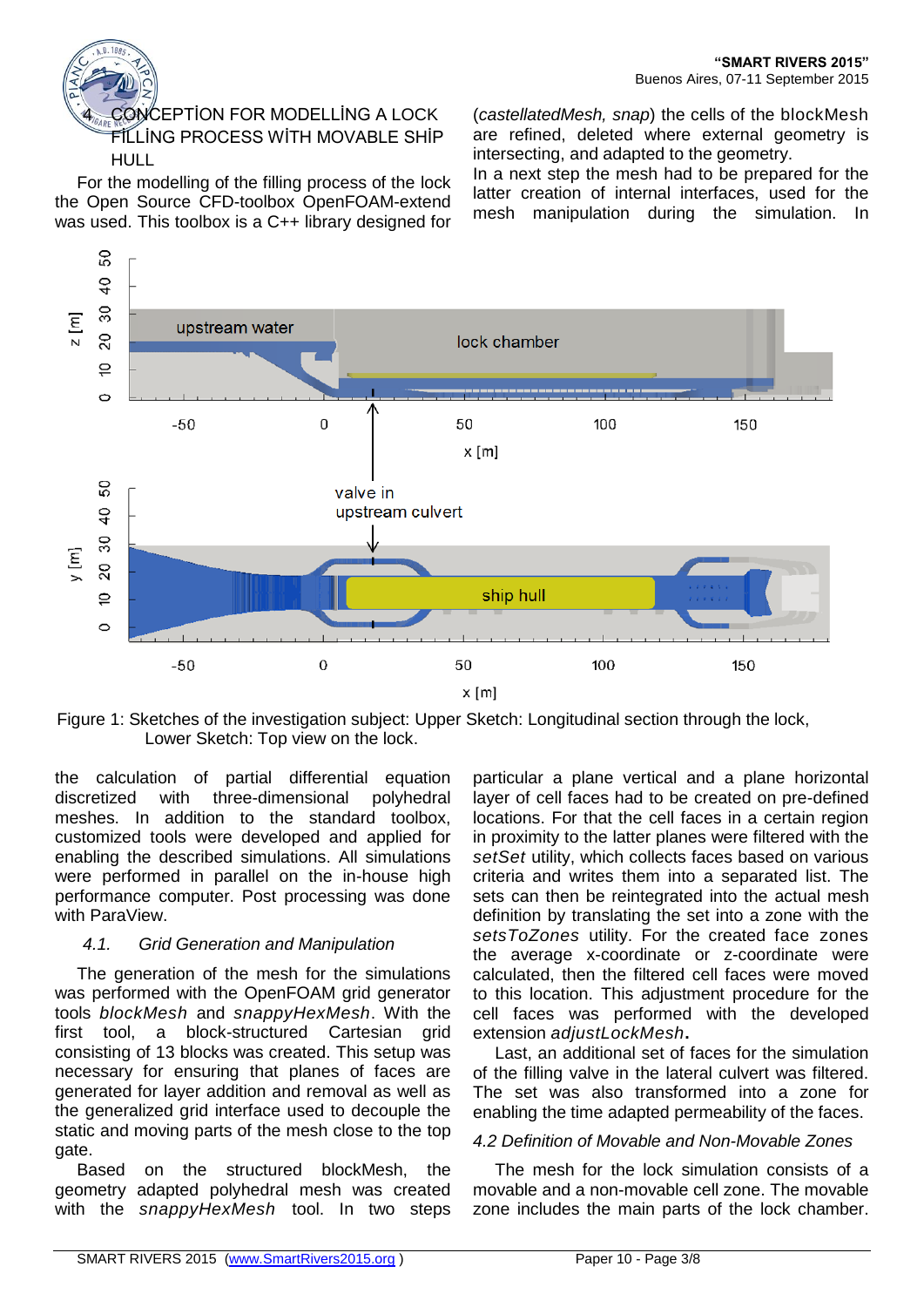

The upstream water and the pressure chamber underneath the lock chamber belong to the static region. Figure 2 illustrates the allocation of the static and the dynamic zone.



Figure 2: Dynamic and static zone for the numerical simulation of the lockage.

Both cell zones are connected by two interfaces: one vertical interface in front of the ship and another horizontal interface underneath the ship.

### *4.3. Definition of the interfaces between the zones*

For the connection of the static and the dynamic mesh region two interfaces were defined. The first interface is located in front of the ship hull to enable the vertical sliding of the moving mesh region inside the lock chamber. It is defined as a generalized grid interface (GGI) and consists of two patches. Since the movable part slides upwards during the filling process, the conformity of the patches gets lost, meaning that normal flux calculation is not possible. Using the GGI definition, the coupling of the two non-conformal mesh regions is enabled. In particular, weighted interpolation is used to calculate the fluxes through partially overlapping faces (Beaudoin, Jasak 2008).



Figure 3: The mesh is dynamically adjusted during the simulation. Interpolation at the non-conform interface is performed with the GGI method.

For that, the neighbour relations are determined, meaning that an algorithm is used to check which faces of the master patch overlap with which faces

on the slave patch. Then, the overlapping weights of the master and the cell face are calculated and all fluxes through the GGI are multiplied with the weights.



Figure 4: During the simulation layers are added underneath the ship hull.

The second interface at the bottom of the movable zone was constructed for defining the location for layer additions during the simulation. This is necessary because all cells in the movable region are allowed to be stretched only up to a certain thickness. When the maximum thickness is exceeded a new layer of cells is added. This procedure avoids the evolution of strongly stretched non-orthogonal cells in the layer addition zone which could increase the numerical error and could lead to instabilities.

#### *4.4. Definition of the Rigid Body Motion of the Ship Hull*

The hull of the ship describes a part of the boundary of the moving zone and is defined as rigid body with two degrees of freedom (DoF). When the ship is moved due to the interaction with the fluid, cells around the ship are deformed. The motion of the hull is calculated based on the 6 DoF equations. In our case the movement of the hull is limited to two degrees of freedom. The lifting (translational movement in z-direction) and the pitching (rotational movement around the lateral axis of the ship) are free, the remaining degrees are fixed. This was chosen to simplify the simulation.

# *4.5. Definition of the Valve Opening*

For the operation of the lock filling the valves in the upstream culverts are opened. In the numerical simulation this valve opening is performed by manipulating the permeability of cell faces over time. In particular, a plane set of faces is selected and transformed into a zone. The flux through the selected cell faces is dependent on their heightcoordinate (z-coordinate) and the time. Every timestep the coordinate of each cell is compared with a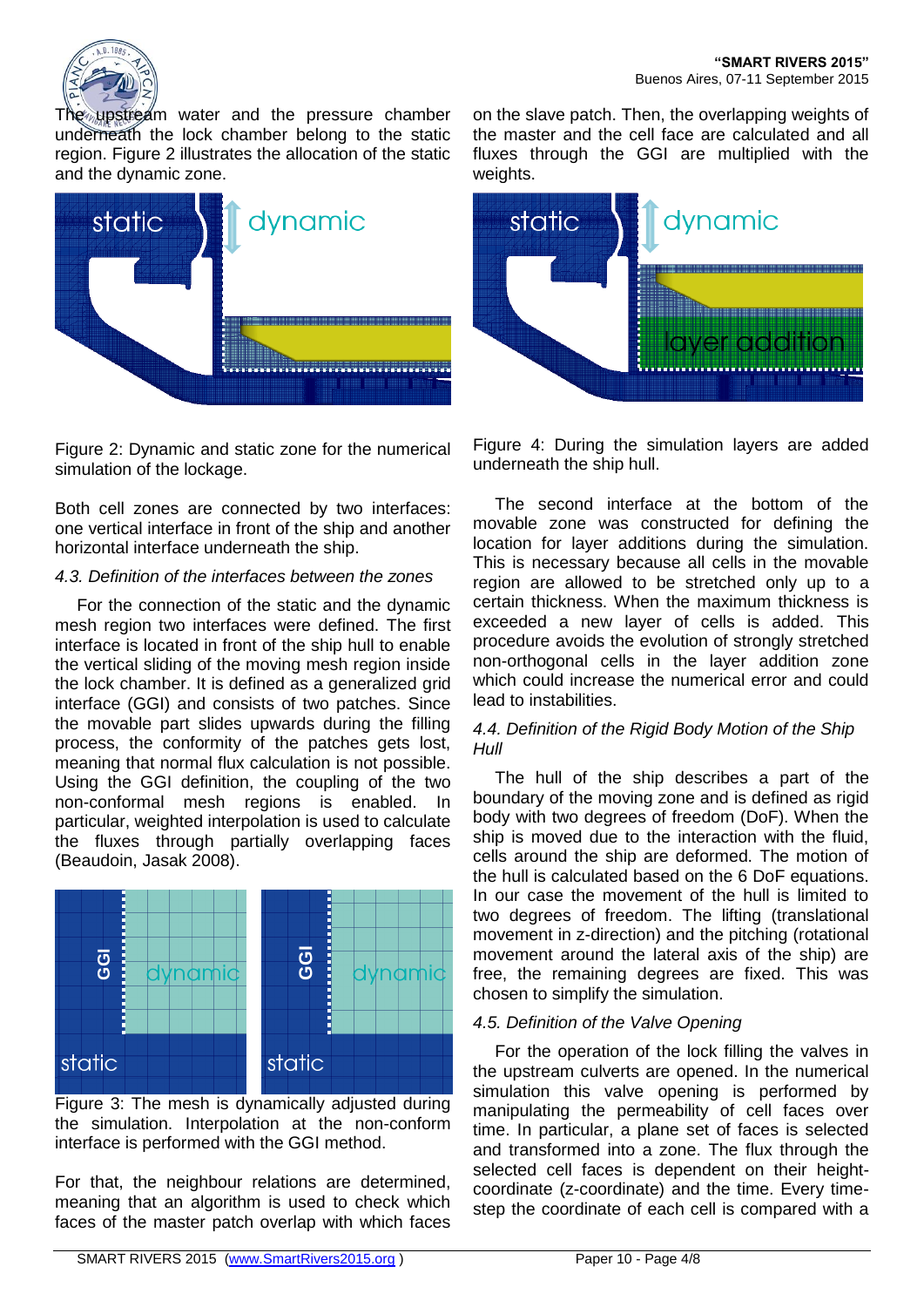

user-defined table which defines the opening height over time. When the centre of the cell face is below the calculated opening height, the flow can penetrate. For all cell faces above the calculated opening height the flux through the faces is prohibited. Figure 5 shows a section through the valve at two different time-steps.





Figure 5: Velocity distribution of the flow beneath the simplified valve: In the valve plane the flow can only penetrate the faces below a calculated opening height. The opening height can vary over time.

With this method, a step-wise opening of the valve can be simulated in a simplified way without using dynamic mesh methods. A completely smooth opening is not possible, but a good approximation is achieved, when the cells in the region of the valves are refined.

### 5 THE NUMERICAL SOLUTİON PROCEDURE

For the simulation of the ship lifting process, the Finite Volume Method is used for the discretization of the fluid flow equations, which are solved with a segregated solution algorithm. The resulting viscous and pressure forces are integrated over the surface of the rigid body and the acceleration of the ship hull boundaries based on the rigid body properties like the moments of inertia, mass etc. is calculated. With the mesh motion solver the resulting velocities are transferred into mesh motions. The boundaries are displaced and the mesh is adapted correspondingly.

#### *5.1. The Fluid Flow Equations*

For modelling the flow of water and air in the simulation with focus on the prediction of the water surface in the chamber, the Volume of Fluid (VoF) approach was applied. This approach solves one

mass and one momentum equation for the fluid mixture. The fluid mixture is assumed to be incompressible. Additionally, an advective transport equation for the air-water-distribution is solved. The numerical solving of this equation tends to smear the surface due to numerical diffusion. To counteract this smearing, high order discretization schemes are used and an additional compression term is introduced into the advection equation.

The set of equations used for the fluid flow simulation can be formulated as follows (Rusche 2002):

Mass conservation equation:  $\nabla \cdot U = 0$  (1.)

Momentum conservation equation:

$$
\frac{\partial \rho U}{\partial t} + \nabla \cdot (\rho U U) = -\nabla p_{-rgh} + \nabla \cdot [\mu (\nabla U + \nabla U^T)] - g \cdot \mathbf{x} \nabla \rho + F_{st} \tag{2.}
$$

Volume of Fluid equation:

$$
\frac{\partial \alpha}{\partial t} + \nabla \cdot (\alpha U) + \nabla \cdot ((1 - \alpha)U_r \alpha) = 0 \tag{3.}
$$

#### **Where**

 $\rho = \alpha \rho_1 + \rho_2 (1 - \alpha)$  $\mu = \alpha \mu_1 + \mu_2(1 - \alpha)$ 

and

 $p_{-rgh} = p - \rho g \cdot x$ 

- $\rho$ : density of the mixture
- $\rho_1$ : density of phase 1 (water)
- $\rho_2$ : density of phase 1 (air)
- $U:$  velocity of the mixture
- : pressure
- $\mu$ : dynamic viscosity
- $\mu_1$ : dynamic viscosity of phase 1 (water)
- $\mu_2$ : dynamic viscosity of phase 2 (air)
- g: gravity
- $x$ : position vector
- $F_{\text{st}}$ : surface tension
- $\alpha$ : volume fraction
- $U_r$ : artificial compression velocity

The third term in the VoF equation is the artificial compression, which acts only in the region close to the interface. With the artificial velocity  $U_r$  being directed perpendicular to the water surface it artificially compresses the interface region. As the volume fraction is naturally a bounded variable  $(0 < \alpha < 1)$  unbounded values would result in nonphysical behaviour. Thus, it is very important to conserve the boundedness. For that, a special solving algorithm including the Multidimensional Limiter for Explicit Solutions (MULES) was applied.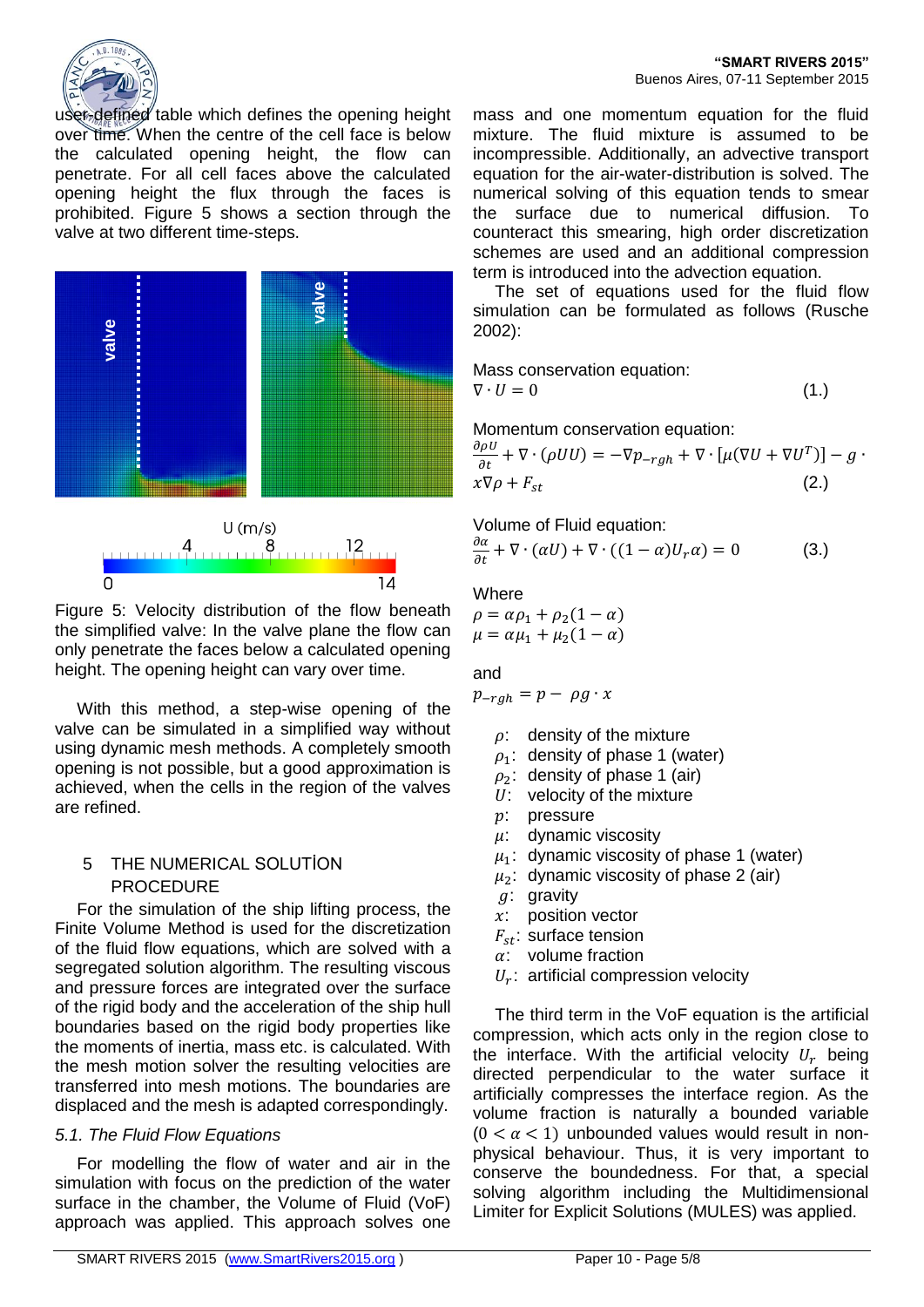

Within one time-step the volume fraction equation is solved first, based on the velocity values of the previous time-step. The new volume fractions are then used to calculate the mass and momentum equation. Since these are coupled, a pressurevelocity coupling algorithm is used. After the solution of mass and momentum, the turbulence equations are solved and the turbulent viscosity is corrected. In the scope of this study, the k-omega-SST two-equation model was applied.

#### *5.2. Adaption of the Solver for Enabling Fluid Structure Interaction*

The top-level solver implements the Finite Volume implementation of the Volume-of-Fluid free surface flow solver in transient formulation. It is derived from the naval hydro pack distributed by Wikki Ltd. and has support for dynamic mesh CFD simulations, including moving deforming mesh, topological changes and GGI. Fluid structure interaction is performed by two-way coupling: The fluid dynamic forces acting on the ship hull and the resulting motion by solving the 6-DoF Ordinary Differential Equation for a rigid body which is then imposed onto the computational mesh. Here, mesh motion is treated through a novel analytical mesh motion technique which dampens out the effects of rotation based on the relative distance to the lock walls. This approach reduces the computational overhead of the moving mesh quite substantially.

#### *5.3 Boundary and Initial Conditions*

On the upstream water boundary, a fixed water level was set to simulate the upstream approach area, which provides the water for the filling. For that, an in-house boundary condition formulation was applied, which ensures a constant water level (Thorenz, Strybny 2012). The top of the domain was defined to be open to the atmosphere with the relative pressure set to 0. All boundaries resulting from the geometry are defined as walls. For reducing calculation effort, only half of the lock was modelled, applying a symmetry boundary at the longitudinal side of the cut model.

Before starting the simulation, the lock was filled with water (volume fraction  $\alpha = 1$ ) up to a water level of 4 metres in the lock chamber. The upstream water level was also set to 4 metres above the upstream bottom. The valve was completely closed and its opening velocity was defined via a lift curve describing the opening over time. For the latter comparison to the physical scale model, a constant opening speed of 0.01477 m/s (220 seconds for 3.25 metres valve height) was chosen. The height of the cells in the valve region was approximately 0.031 m so that the opening was performed in 104 steps.

### 6 RESULTS OF THE LOCK SİMULATİONS

#### *6.1 Performance of the Simulation*

The simulation of the lock filling was performed on the in-house parallel computer using 16 CPUcores on two physical nodes. The decomposition was performed with an adapted metis algorithm, which made sure that all faces of the GGI interface were located on one CPU. A total computation time of approximately 14 days (with several restarts) was needed to simulate 200 real time seconds.



Figure 6: Mesh of first simulation at time-step 0 s.

Whereas the pre-processing of the mesh created lots of trouble, the used mesh adaptions during the simulation including the deformation of the movable zone and the insertion of new layers worked satisfactory (see Figure 6 and 7).



Figure 7: Mesh of first simulation at time-step 337 s.

# *6.2 Discussion of the Results*

After optimizing the choice of discretisation schemes, the simulation was relatively stable. Still, waves arose at the water surface, possibly resulting from regions where the size of the grid cells changes. Further, un-physical high velocities in the air filled zone occurred. Such non-physical velocities in the air face are a widely known problem when applying the Volume of Fluid approach.

For evaluating the quality of the results of the numerical simulation, data of a physical scale model was used for comparison. In particular, the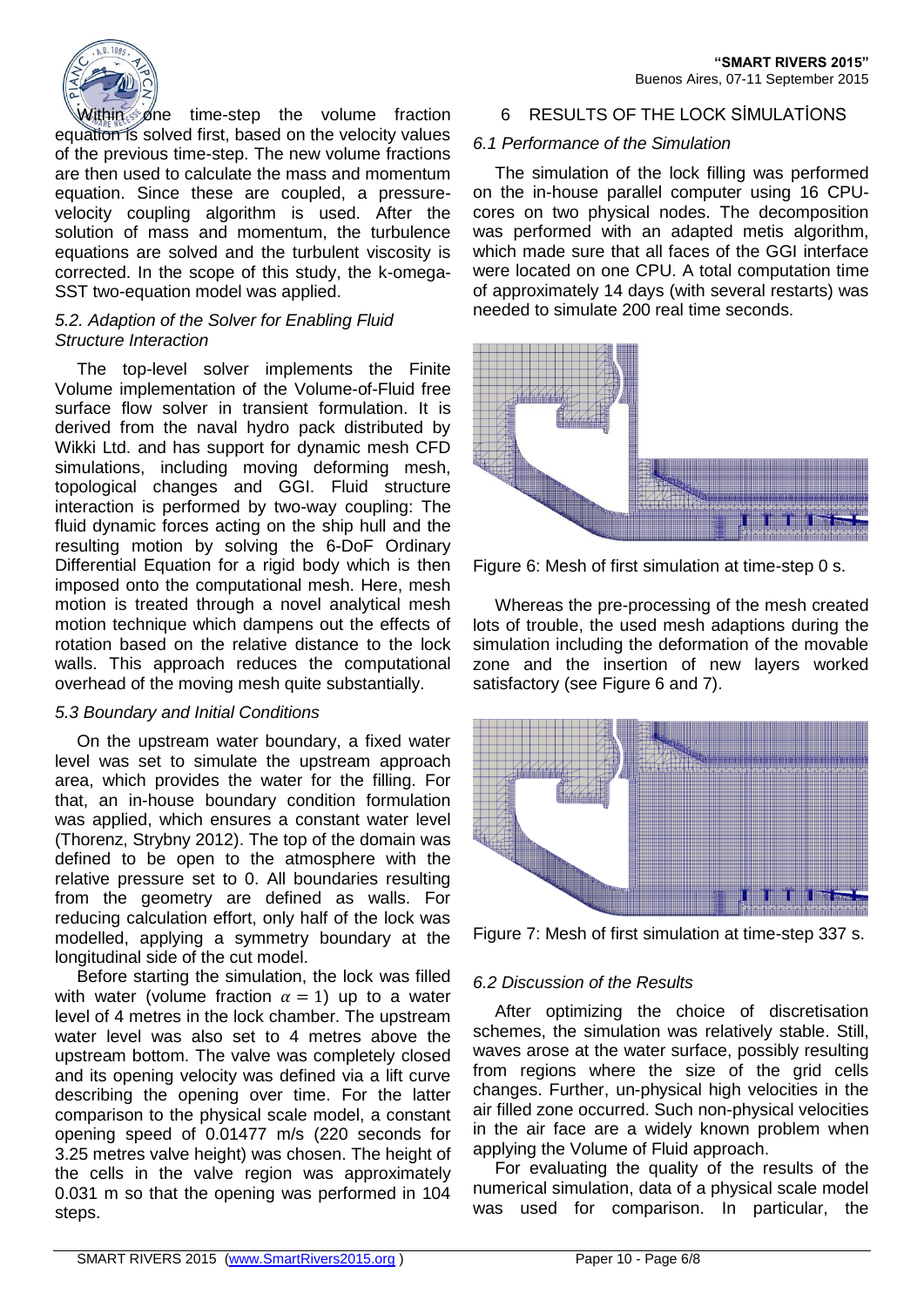

magnitude and the evolution of the forces acting on the ship were considered.

The physical model is a 1:25 scale model of the lock Minden, constructed to investigate the hydraulic behaviour of the planned lock. The model was build and data was collected in 2008. For the data collection, floating gauges for the water level determination and a construction for the force measurements on the ship were installed (Kemnitz 2008).

For the comparison with the numerical model three measuring cases with the necessary setup were available. Since the physical model is not existent anymore, new data collection was not possible. Figure 8 shows the comparison of the numerical and the physical model results concerning the longitudinal forces on the ship during the lock filling. Over the complete valve opening time of 230 seconds the numerical model shows smaller forces than the physical model. There seems to be an offset of about 15 s in the temporal behaviour between the two models. A possible explanation could be that the valves in the physical model did not open immediately after the drives started to operate due to mechanical parts in between, whereas the valves in the numerical model open instantaneously.



Figure 8: Plot of the longitudinal forces on the ship during the filling. Physical model measurements versus numerical simulation with FSI.

The differences between the physical and the numerical model can have various reasons:

One reason is assumed to be the grid resolution which was too coarse in some regions. In the first simulation, which was used for the forces plot, we used a coarse grid with large size gradients for testing the general modelling methodology. The filling nozzles, which are used to fill the lock chamber, had a resolution of 6 to 9 cells only over the diameter of 0.35 m (see Figure 9). This poor resolution might have caused wrong flow rates through the nozzles. Generally, a suitable grid

resolution for the complex filling system is a challenging task, as features of very different scales have to be considered: whereas the pressure chamber has a length of approximately 200 m, the filling nozzles have a diameter of 0.35 m. Further results with better mesh quality are running currently and are still to be evaluated.



Figure 9: Coarse grid resolution in filling nozzles.

Further, errors in the simulation may have resulted from the interpolation of the fluxes in the GGI region as well as from the discretization in the in the dynamic mesh region, where cells are deformed and the mesh topology is adjusted from time to time.

Naturally, differences can also result from different construction, functionality and boundary conditions between the two models:

- For example, the measuring system in the physical model uses different degrees of freedom for the ship. In particular, the ship has six degrees of freedom, where the translational motion in x- and ydirection and the rotational around the z-axis is restricted by springs. Forces on the hull are evaluated via measuring the deflection of the springs. In the numerical model only two degrees of freedom are allowed, the others are completely fixed. No springs are modelled. Forces are evaluated via the pressure forces acting on the ship hull.

- Where the numerical model has the scale of the prototype, the physical model was scaled according to the Froude similarity with a scale of 1: 25. Viscous forces are assumed to be negligible, but possibly scale effects might be relevant.

# 7 CONCLUSION AND OUTLOOK

In this study the filling process of a lock was performed including a movable ship hull. For that a sequence of several mesh manipulation steps was used to pre-process the complex filling system simulation domain. The mesh was divided into two zones, a movable zone and a static zone, which are